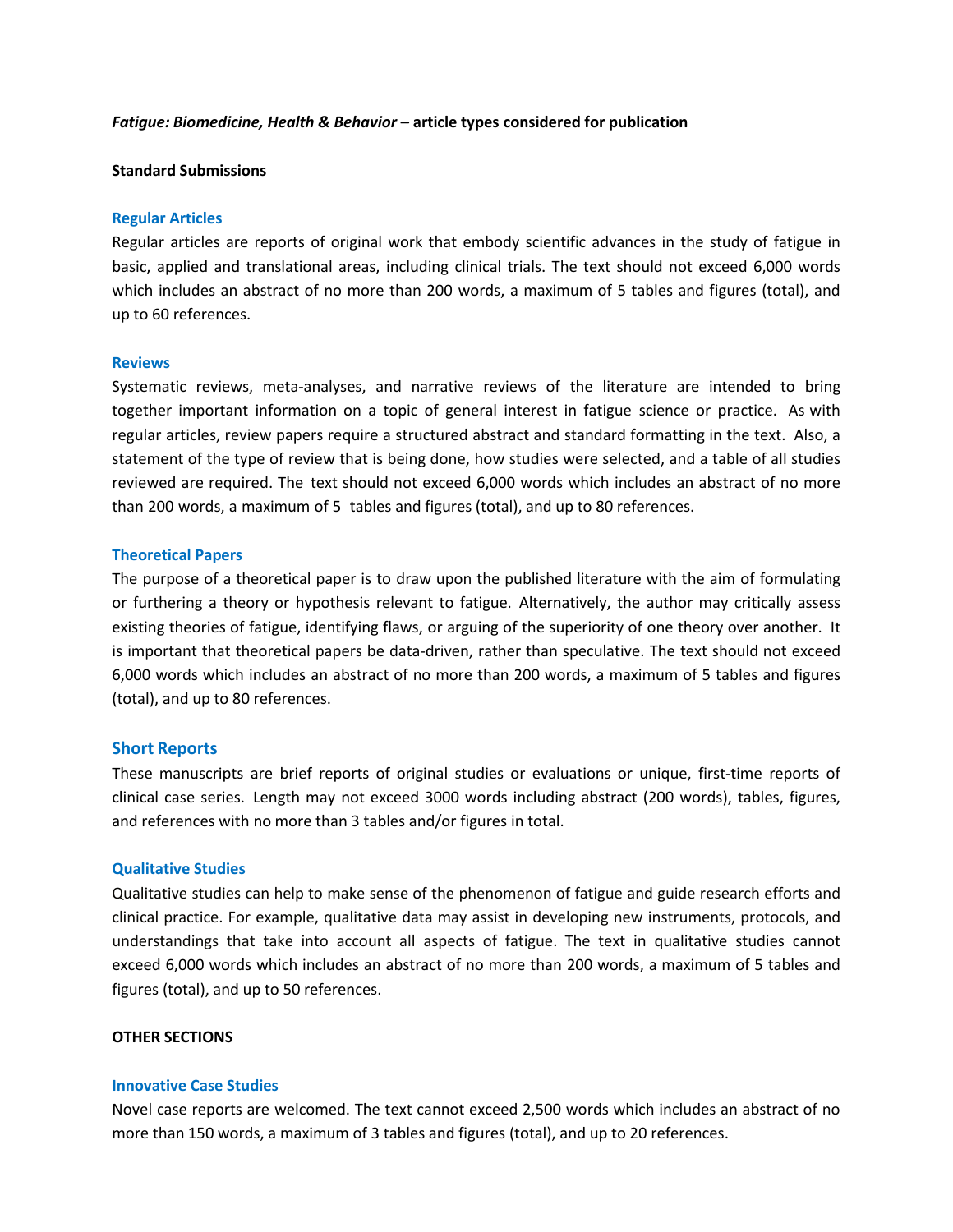## **Expert Interactive Commentary**

This section presents interactive discussion among experienced scientists and clinicians in the field of fatigue. The goal is to increase cross-disciplinary awareness of different aspects of fatigue and to generate ideas for new research and treatment as well as facilitate potential collaborations. The Editor will assemble these forums, but will consider unsolicited proposals. Commentary may include debate, discussion, and examination of challenging issues and difficult questions in clinical practice, research, public health, or health policy.

#### **Conference Reports**

Conference Reports manuscripts summarize the highlights of a fatigue-related professional meeting from a cross-disciplinary perspective. Conference articles are usually solicited by the Editor, but we will consider unsolicited material. Please contact the editorial office before writing a Conference Reports article.

#### **Editorials**

Editorials are primarily solicited by the Editor, but brief commentaries (750-1000 words) can be submitted for consideration.

#### **Treatments of Fatigue**

This section focuses on treatment or management issues that are frequently encountered, but recognized to be difficult. An idealized case described in a single paragraph summarizes the clinical issue. The author discusses the pathophysiology and psychosocial aspects of the case and reviews the evidence for particular treatments. The discussion should present the results of studies that support a therapeutic approach. The concluding paragraphs summarize the author's approach, given the available evidence and experience. Treatments of Fatigue articles are usually solicited by the Editor, but we will consider unsolicited material. Please contact the editorial office before writing a Treatments of Fatigue article. The text should be limited to 2,500 words, include an abstract, and can have up to 20 references and 1 figure.

#### **Fatigue Education**

Articles on fatigue education for medical and graduate students, practicing clinicians, occupational professionals, and/or practitioners in the sports/athletic field may focus on idealized cases, educational curricula, or training workshops and seminars. The goal of these articles is to present and evaluate methods to teach students, trainees, and professionals how to evaluate, treat and manage fatiguerelated problems in patients, workers, and athletes. The text should be limited to 2,500 words with up to 20 references and 1 figure.

## **Historical Aspects of Fatigue**

Authors may submit short historical or contemporary accounts of fatigue science, practice, or other portrayals of interest related to fatigue, such as manuscripts, books, and art, with accompanying text of up to 500 words signifying their relevance to the field today. Permission for re-publication of images, if